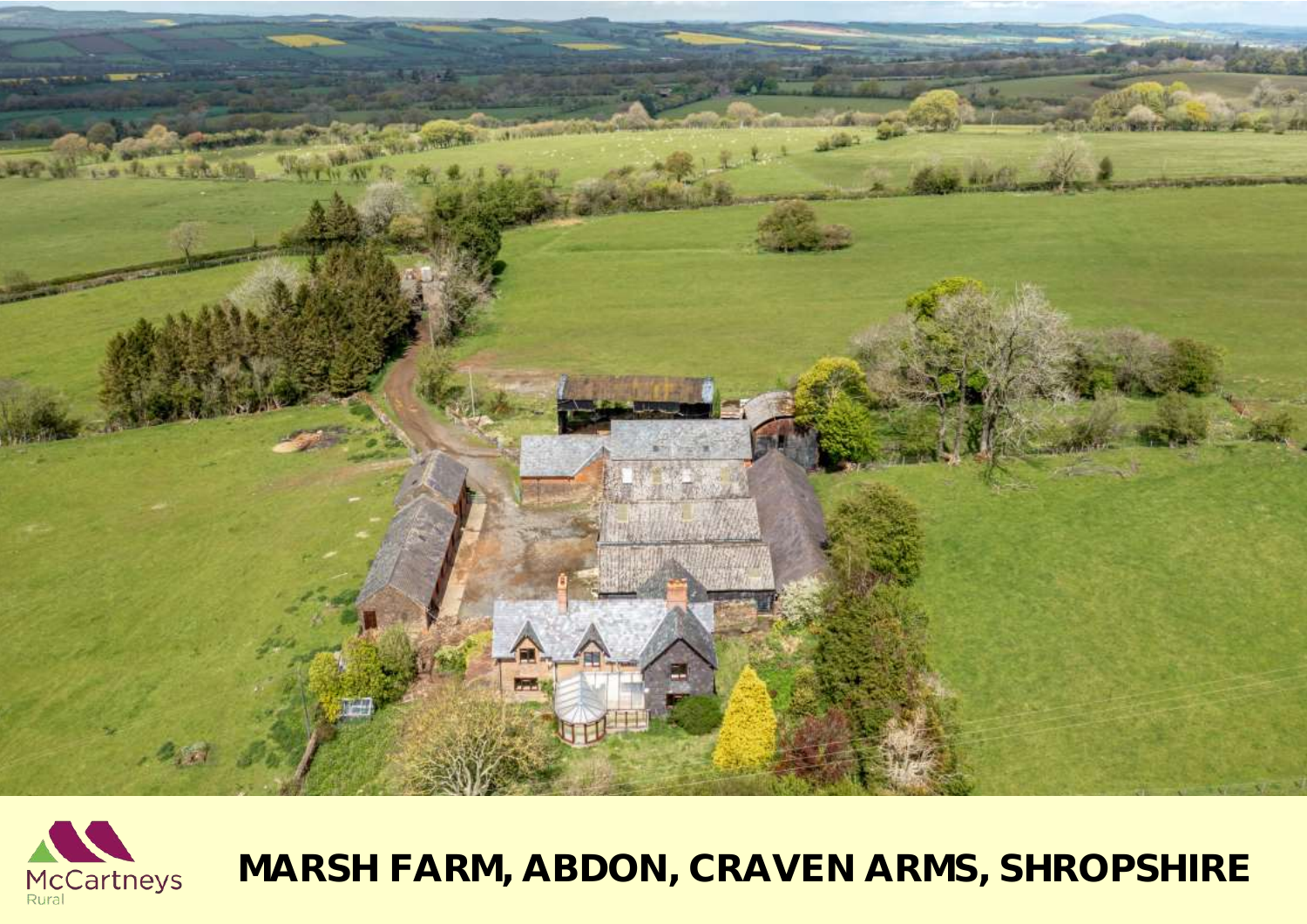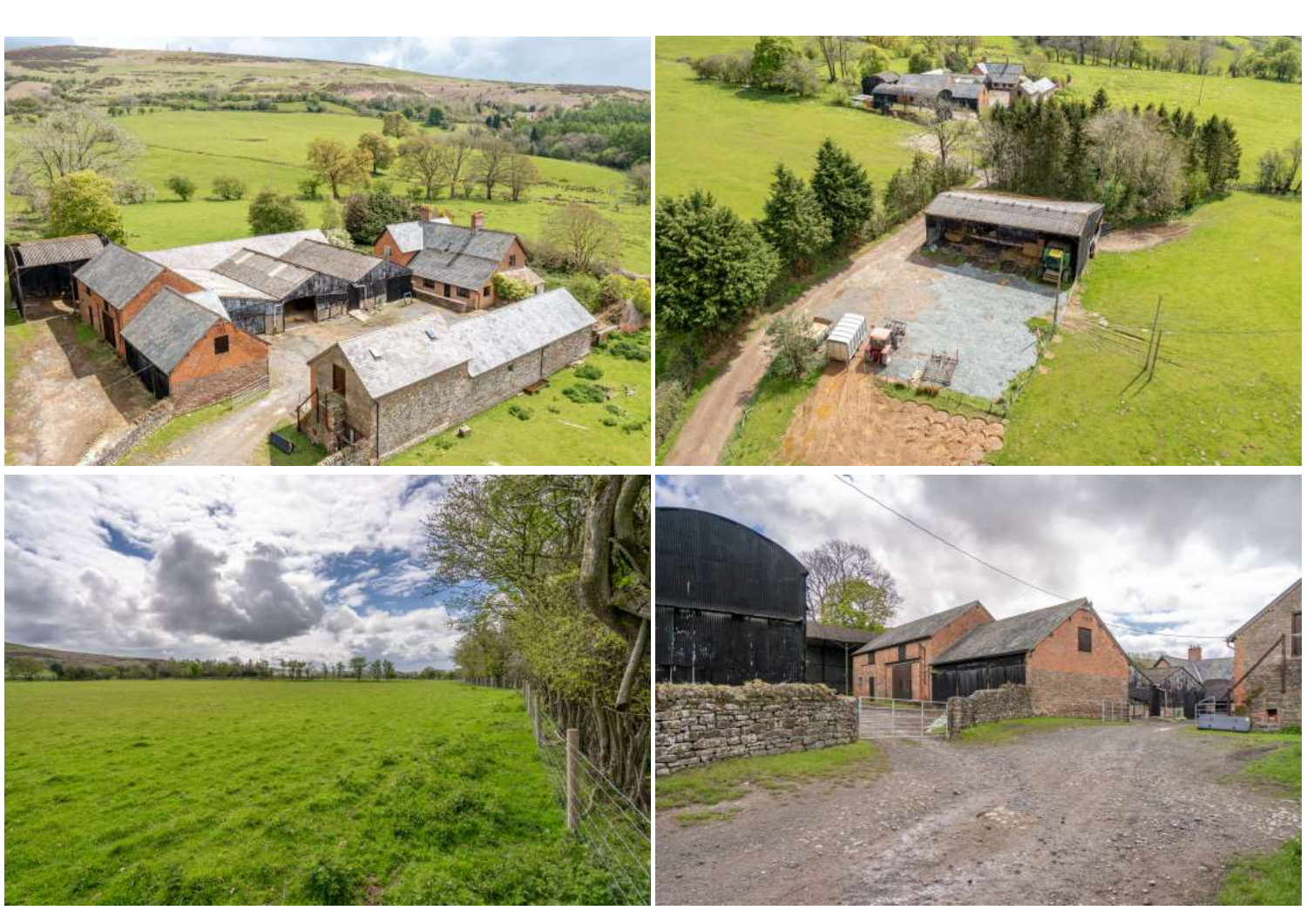# MARSH FARM Abdon, Nr Craven Arms, Shropshire, SY7 9HZ

A Productive and Picturesque Upland Livestock Rearing Unit. Upon Kind Instructions from Messrs Whalley

- Five Bedroom Farmhouse in need of complete renovation with Annexe
- A range of Modern and Traditional buildings with potential for conversion *(subject to consent)*
- Diversification Potential
- 129.31 acres (52.34 hectares) of productive upland pastureland and small woodland.

For Sale as a whole, or in three lots by Informal Tender. Tenders Close Friday 16th July 2021 at 12 noon *(unless previously sold)*





Agents: McCartneys LLP Corvedale Road Craven Arms Shropshire SY7 9NE

Contact: Miss Joanna E Wall BSc (Hons) MRICS MNAEA MARLA MNAVA FAAV

Telephone: 01588 672 385 / 07815 099 802

Email: joanna.wall@mccartneys.co.uk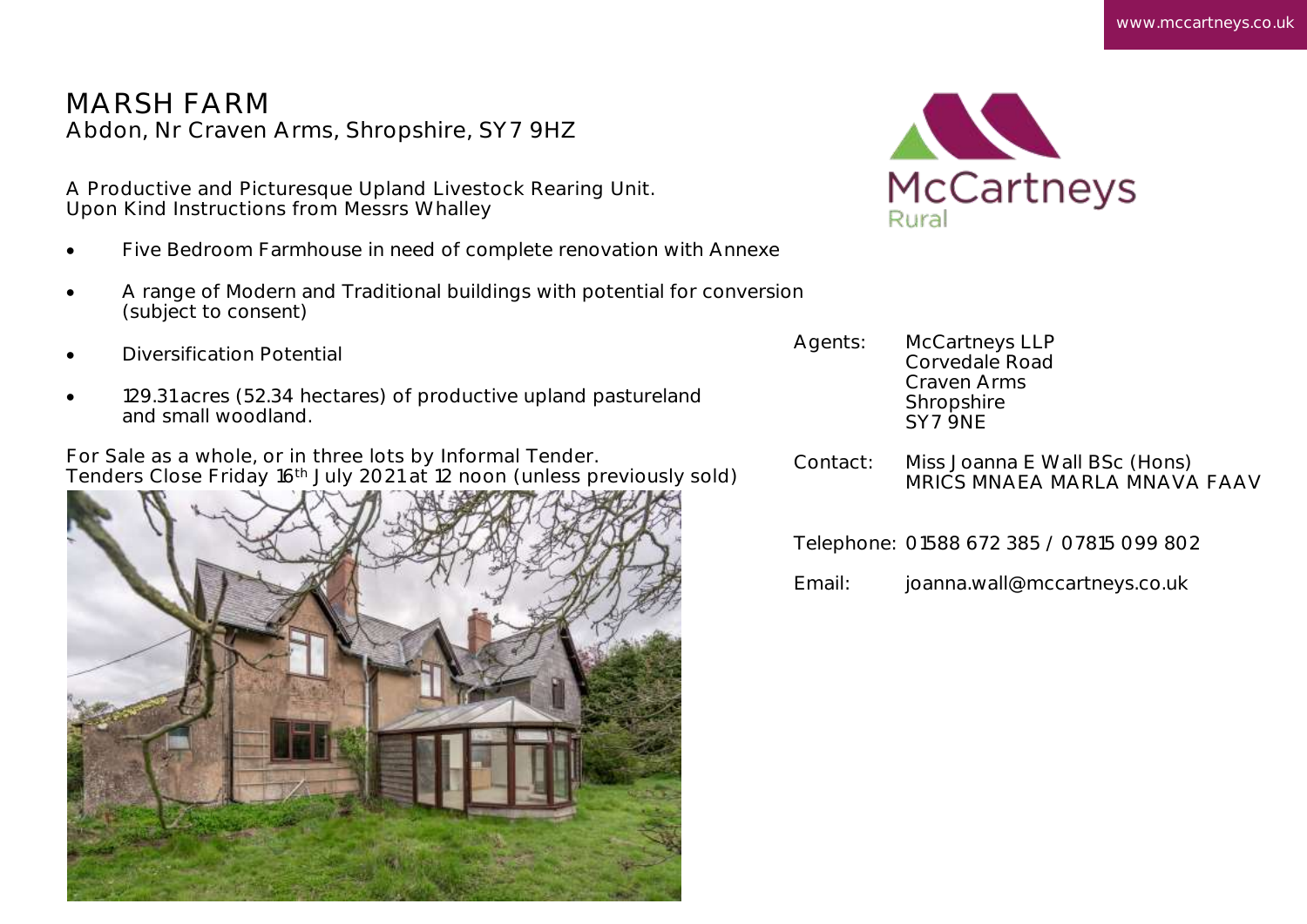## MARSH FARM, ABDON

Marsh Farm is an attractive and productive upland livestock rearing farm, with the potential of diversification income streams. The property includes a substantial five-bedroom traditional farmhouse, in need of complete renovation, enjoying panoramic views for miles over the surrounding Shropshire countryside and beyond. It is coupled with a range of modern and traditional farm buildings (with conversion potential subject to planning consent), and approximately 129.31 acres of useful pastureland and a small woodland. The farm is situated within Shropshire, being conveniently situated for the market towns of Craven Arms 10 miles and Ludlow 10 miles, with the county town of Shrewsbury 25 miles and the modern town of Telford 20 miles.

Marsh Farm is a productive holding, which has been farmed by local farming families for generations. It is capable of producing good quality livestock. It would also be an ideal semi-retirement holding or a smallholding for someone wishing to embark in 'country life'.

The house and buildings have good access from the unclassified public highway onto a stone private driveway, which leads to the house and building, providing an idyllic private location. There is a lovely range of traditional brick farm buildings with attractive architectural design and timbers, subject to the necessary planning consents, would create a great holiday let diversification enterprise, or alternative recreational diversification. There is a range of modern farm buildings that are adequate for the accommodation of livestock, machinery and fodder, but may need to be relocated should the traditional barns been converted.

The farm offers a unique opportunity to purchase an extensive farm of 129.31 acres together with the potential of a good quality country home, a range of traditional and modern farm buildings with prospective diversification income streams, as a whole, or in the following lots:

- LOT ONE: Farmhouse, Modern and Traditional Farm Buildings and approximately 29.08 acres (11.78ha) of Pasture Land
- LOT TWO: Approximately 45.32 acres (18.34ha) of Pasture Land
- LOT THREE: Approximately 54.91 acres (22.22ha) of Pasture Land

## LOT ONE: MARSH FARM FARMHOUSE, MODERN AND TRADITIONAL FARM BUILDINGS AND APPROXIMATELY 29.08 ACRES (11.78HA) OF PASTURE LAND

## MARSH FARM FARMHOUSE

Marsh Farm Farmhouse offers a substantial family residence in need of complete renovation, being a bare shell at present. It gives the successful purchaser the opportunity to create their dream home, giving well-presented and spacious accommodation with a south-facing front elevation and garden. It also has a ground-floor annexe, which can be kept separate or incorporated into the main residence. The farmhouse is constructed of brick with rendered elevations under a slate roof. The house is approached via the stone track and is situated at the rear of the farmyard, within the courtyard of the traditional farm buildings with the potential of beautifully landscaped gardens to enjoy the breathtaking outlook. The farmhouse benefits from partly double glazed, mains water and electricity and a private septic tank.

The internal accommodation is more particularly described as follows:

Front Entrance Porch with tiled floor and door to:

Kitchen / Dining Room with part tiled and concrete floor, window to rear, front and side, fitted wall and base units with woodblock work surface over, integrated electric oven, hob and extractor fan, plumbing for dishwasher, sink and drainer, radiator and Pantry Cupboard. Doors to:

Utility / Rear Entrance Hall with tiled flooring, sink and double drainer with base units below, window to side and rear, radiator, plumbing for washing machine and door to:

WC with tiled flooring and wash basin.

Inner Hallway with concrete floor, radiator, window to rear, access to stairs and double doors to:

Living Room with tiled flooring, radiator, Villager wood burning stove set within brick fireplace and double sliding doors to:

Conservatory with uPVC glazing, French doors leading to garden, sink and drainer, fitted wall and base units with plumbing for washing machine.

Inner Lobby with tiled flooring, under stairs storage and doors to: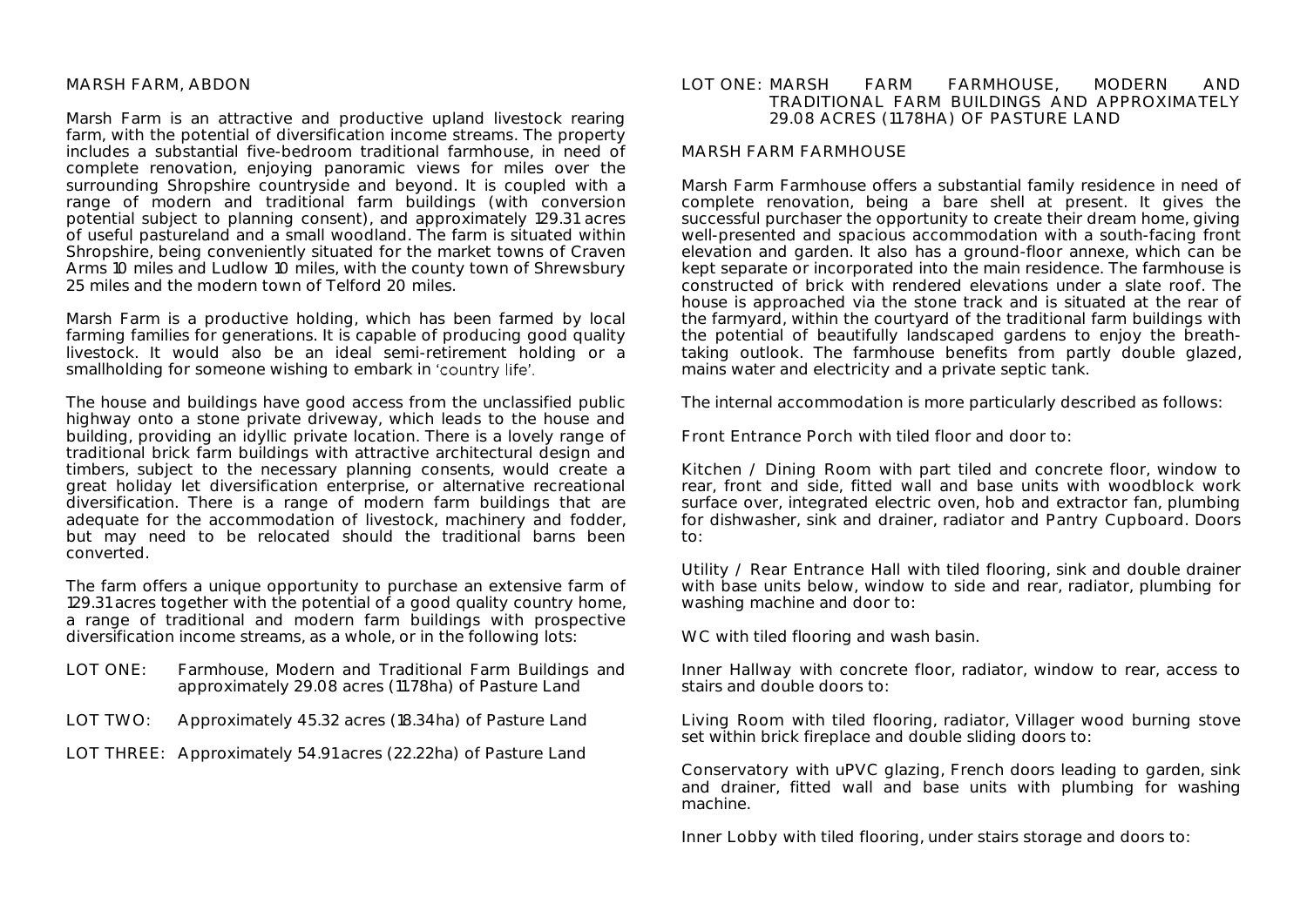Annexe Bedroom with concrete flooring, windows to side, radiator, fitted double wardrobe, and feature fireplace. Door to:

Annexe Bathroom with carpeted flooring, panelled corner bath, WC, and wash basin.

Annexe Kitchen with part tiled and timber floorboard flooring, radiator, door to Conservatory, fitted wall and base units, laminate work surface, sink and drainer, electric hob and extractor fan over, integrated electric oven and door to:

Annexe Reception Room with timber floorboards, radiator, window to rear and side, radiator and a stone fireplace with open fire.

Stairs ascending to First Floor:

Landing with timber floorboards and doors to:

Bedroom One with timber floorboards, window to rear and radiator.

Bedroom Two with timber floorboards, radiator and window to side.

Bedroom Three with timber floorboards, radiator, window to side and vanity unit with wash basin.

Bathroom with laminate flooring, radiator, window to front, panelled bath, WC, wash basin and corner shower cubicle.

Eaves Storage

Bedroom Four with timber floorboards, radiator, and window to front.

Bedroom Five with carpeted flooring, window to front and side, radiator, vanity unit with wash basin, fitted wardrobe, enclosed WC and Airing Cupboard.

## GARDENS

The garden, which is of a generous size, lies predominately to the front of the farmhouse and is south-facing, as well as enjoying spectacular views. It is laid to lawn with mature trees, shrubs and bushes bound by mixed species hedgerow and a brick wall. This could be a fantastic private space once landscaped.



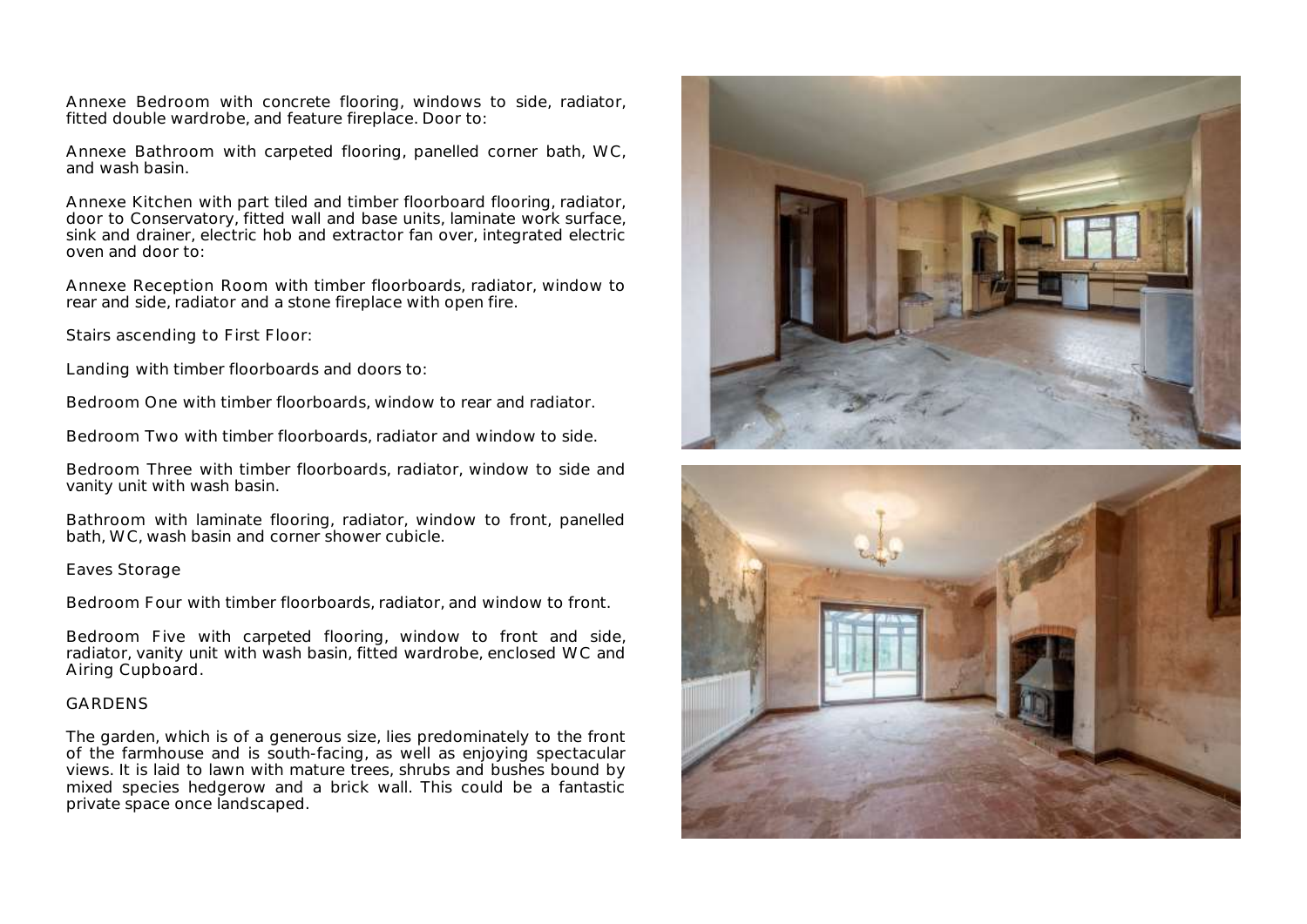#### FARM BUILDINGS

The farm buildings are a combination of traditional and modern buildings and have been kept in a good state of repair by the vendors.

The traditional single storey and double storey brick and stone constructed barns under slate roofs, with concrete floors and power and lighting. This range has fantastic design opportunities and are in impeccable condition, subject to the necessary planning consents, they would create exceptional residential conversions for ideal holiday lets or residential tenancies alike, to create an additional income stream.

There is a hardcore Courtyard which is surrounded by the farmhouse modern farm buildings and the unconverted traditional barns.

The modern farm buildings are practical for livestock, machinery and fodder storage with good access via the hardcore yard area, which leads directly off the private stone track into the yard and parking area.

The buildings are more particularly described as follows:

Steel portal frame Loose Housing / Implement Store with corrugated iron sides, cement fibre roof, hardcore flooring and central feed passage.

Traditional stone and brick Cow House with slate roof and concrete flooring.

Traditional brick Barn with slate roof and concrete flooring.

Two Dutch Barns

Timber pole and corrugated iron Lean-To with lorry container.

Traditional brick and sale Stables with brick and stone divisions, concrete flooring, and Granary above.

On the right-hand side of the private stone track leading up to the farmstead is a steel portal framed General Purpose Building with concrete mass walls and corrugated sheet iron over, under a cement fibre roof, concrete floor, gated front and rear entrances, water connection, central feed passage with a open-fronted Implement and Fodder Store. In front of the building is a gravelled yard area.

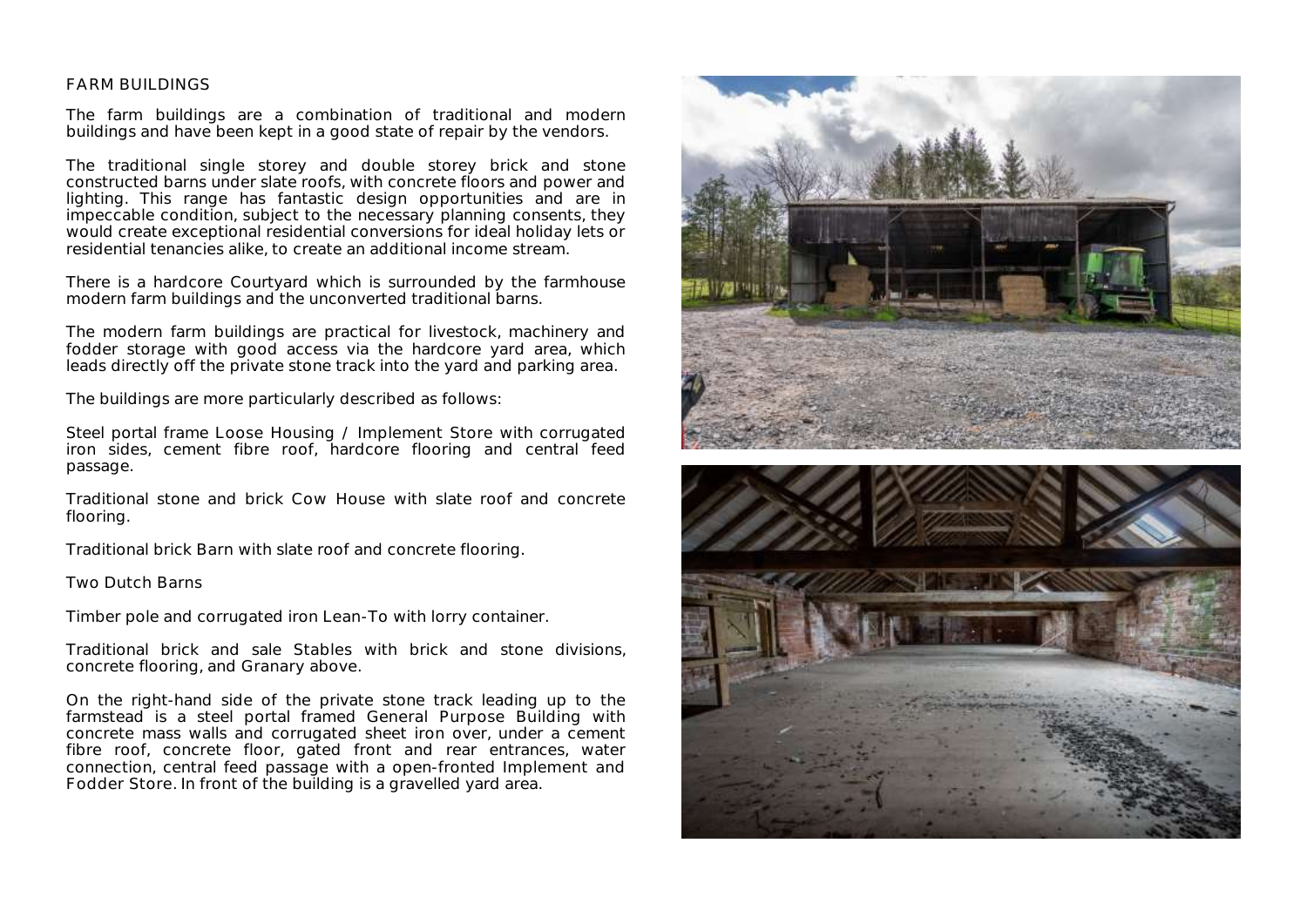## LOT ONE LAND

The land at Marsh Farm is situated within a ring fence around the farmstead and extends to 29.08 acres (11.78ha). It is level to gently sloping and all laid to permanent pasture. The land may be suitable for livestock and equestrian use together with a variety of other purposes, subject to the necessary consents.

Some areas of the land has a slightly steeper topography, nevertheless, is workable with machinery and is suitable for harvesting. The land is divided into conveniently sized enclosures offering good grazing for livestock and fodder production, if desired.

There are a network of water tanks providing a water supply for livestock grazing on the land which are supplied via the mains supply, together with natural water supplies also. The fields are mainly enclosed by mixed species hedges or post and netting fencing.

The land has good access from the private stone track and the unclassified public highway. The land is classified by Defra as principally grade 4. The land lies between approximately 850m and 980m above sea level.

The land is described in the following schedule:

## SCHEDULE<sub></sub>

| Field No. | Description         | Area (Ha) | Area (Ac) |
|-----------|---------------------|-----------|-----------|
| 8595      | Permanent Grassland | 0.95      | 2.34      |
| 7582      | Permanent Grassland | 2.93      | 7.24      |
| 6771      | Permanent Grassland | 0.41      | 1.01      |
| 7656      | Permanent Grassland | 0.65      | 1.60      |
| 8575      | Permanent Grassland | 6.49      | 16.03     |
| 0192      | Permanent Grassland | 0.09      | 0.22      |
| 0289      | Permanent Grassland | 0.26      | 0.64      |
|           |                     |           | 29.O8 ac  |



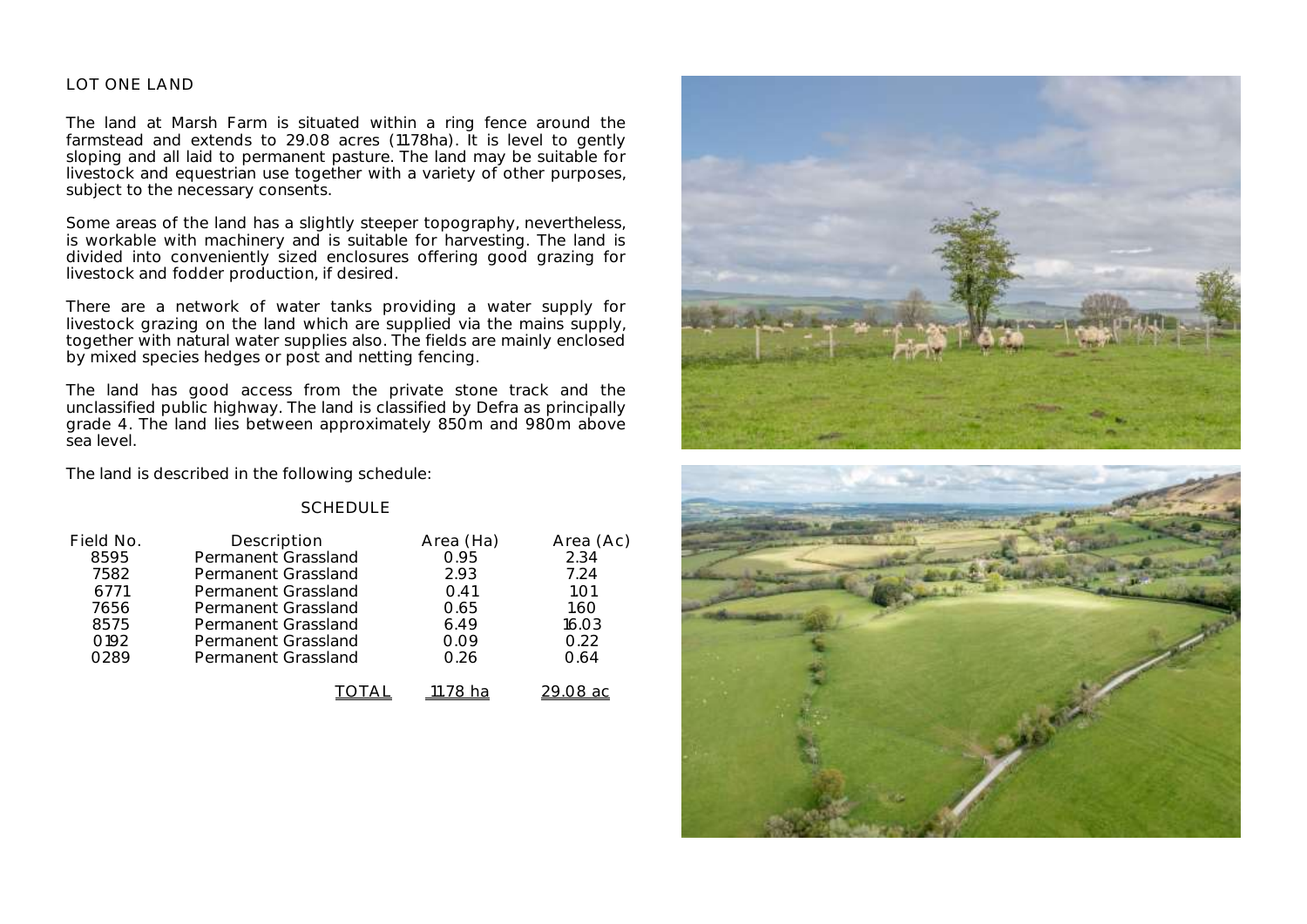## LOT TWO: APPROXIMATELY 45.32 ACRES OF LAND

A useful consignment of approximately 45.32 acres (18.34ha) in a ring fence, divided into well sized enclosures. The land offers productive pasture with good access off an unclassified public highway. It also lends itself to being an attractive addition to Lot 1 creating a good-sized and dynamic smallholding. The land has a gently sloping topography and is classified by Defra as grade 4, being suitable for harvesting, if desired, and is bound by mixed species hedgerows. The land lies between approximately 980m and 1100m above sea level. There is a small area of mixed species woodland on the southern boundary.

The land is described in the following schedule:

## SCHEDULE<sub></sub>

| Field No. | Description         | Area (Ha) | Area (Ac) |
|-----------|---------------------|-----------|-----------|
| 1505      | Permanent Grassland | 5.14      | 12.70     |
| 3798      | Permanent Grassland | 0.10      | 0.25      |
| 1189      | Permanent Grassland | 1.35      | 3.34      |
| 3991      | Permanent Grassland | 1.46      | 3.61      |
| 2976      | Permanent Grassland | 7.91      | 19.55     |
| 1174      | Permanent Grassland | 1.45      | 3.58      |
| 1166      | Woodland            | 0.20      | 0.49      |
| 2851      | Woodland            | O 73      | 1 RO      |



## LOT THREE: APPROXIMATELY 54.91 ACRES OF LAND

An excellent block of productive pastureland within a ring fence and amounting to approximately 54.91 acres (22.22ha) in six enclosures. The land is situated on the opposite side of the public highway from the farmstead with good access from the council road. The land has a relevantly level topography and is classified by Defra as grade 4, being suitable for livestock grazing and harvesting. The land lies between approximately 830m and 950m above sea level and is bound by mixed species hedgerows.

The land is described in the following schedule:

## SCHEDULE

| Field No. | Description         | Area (Ha) | Area (Ac) |
|-----------|---------------------|-----------|-----------|
| 8545      | Permanent Grassland | 5.18      | 12.80     |
| 7225      | Permanent Grassland | 2.23      | 5.51      |
| 9225      | Permanent Grassland | 3.49      | 8.62      |
| 7509      | Permanent Grassland | 5.56      | 13.74     |
| 9611      | Permanent Grassland | 0.31      | 0.77      |
| 5.45      | Permanent Grassland | 5.45      | 13.47     |
|           |                     |           |           |

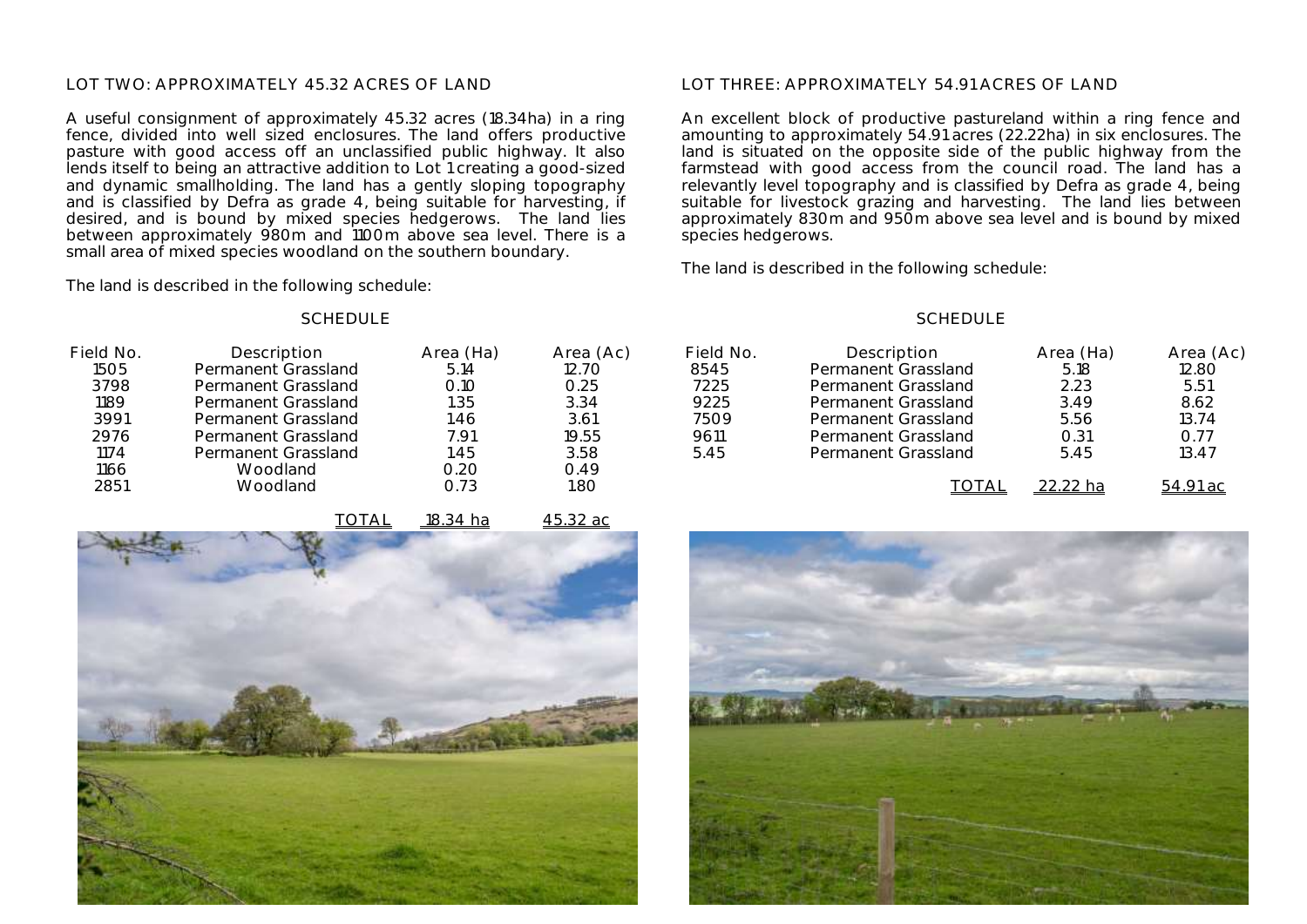## FARMHOUSE FLOORPLAN



TOTAL FLOOR AREA : 3086 sq.ft. (286.7 sq.m.) approx.



Whilst every attempt has been made to ensure the accuracy of the floorplan contained here, measurements of doors, windows, rooms and any other items are approximate and no responsibility is taken for any error, omission or mis-statement. This plan is for illustrative purposes only and should be used as such by any prospective purchaser. The services, systems and appliances shown have not been tested and no guarantee as to their operability or efficiency can be given. Made with Metropix @2021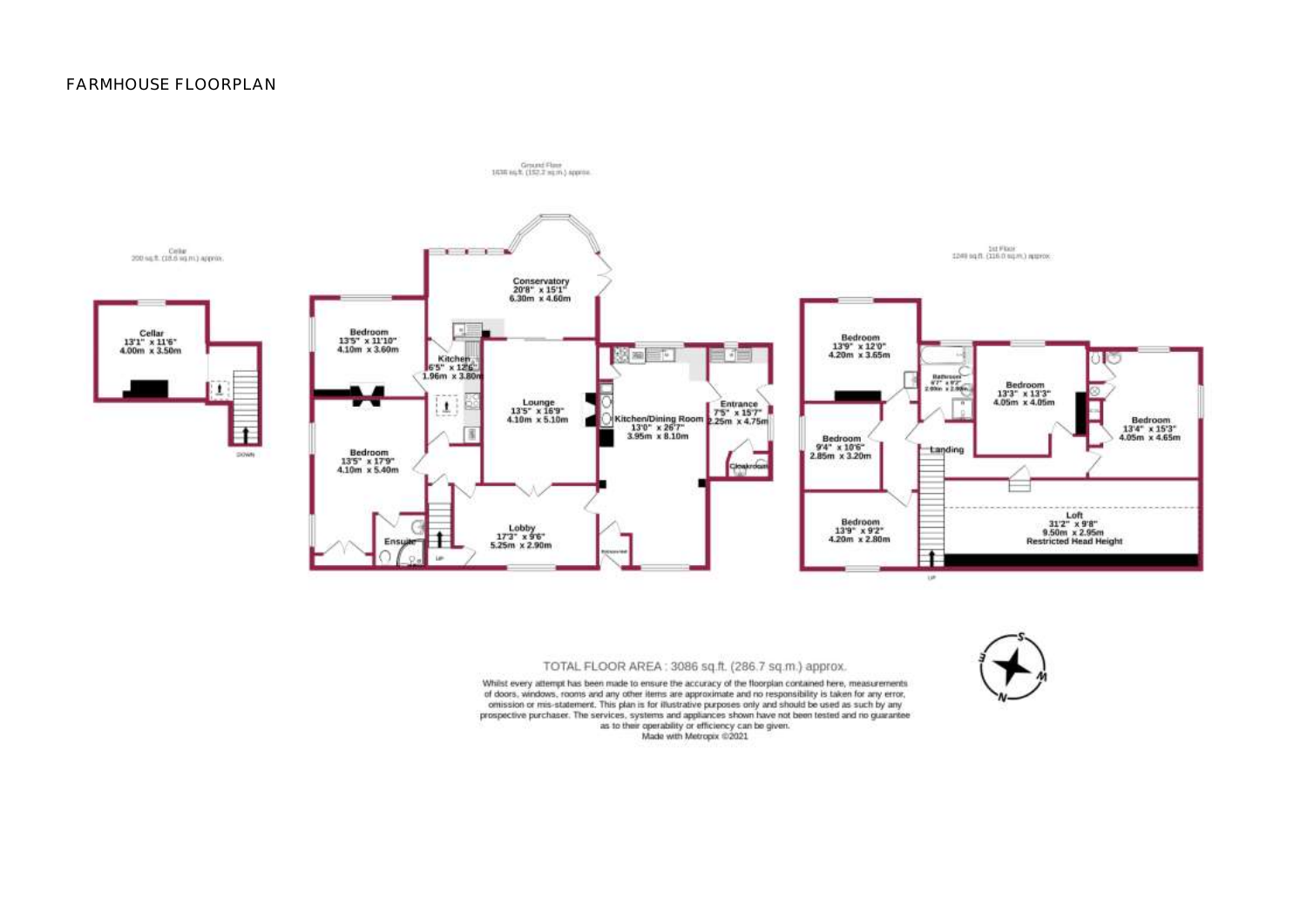## **FARM BUILDINGS FLOORPLAN**

Ground Floor 13745 sq.ft. (1276.9 sq.m.) approx.



TOTAL FLOOR AREA : 15809 sq.ft. (1468.7 sq.m.) approx.

Whitst every attempt has been made to ensure the accuracy of the floorplan contained here, measurements of doors, which we not the means are approximate and no responsibility is taken for any error, orission or mis-statement. The plan is for illustrative purposes only and should be used as such by any prospective purchaser.

Made with Metropix 6/2021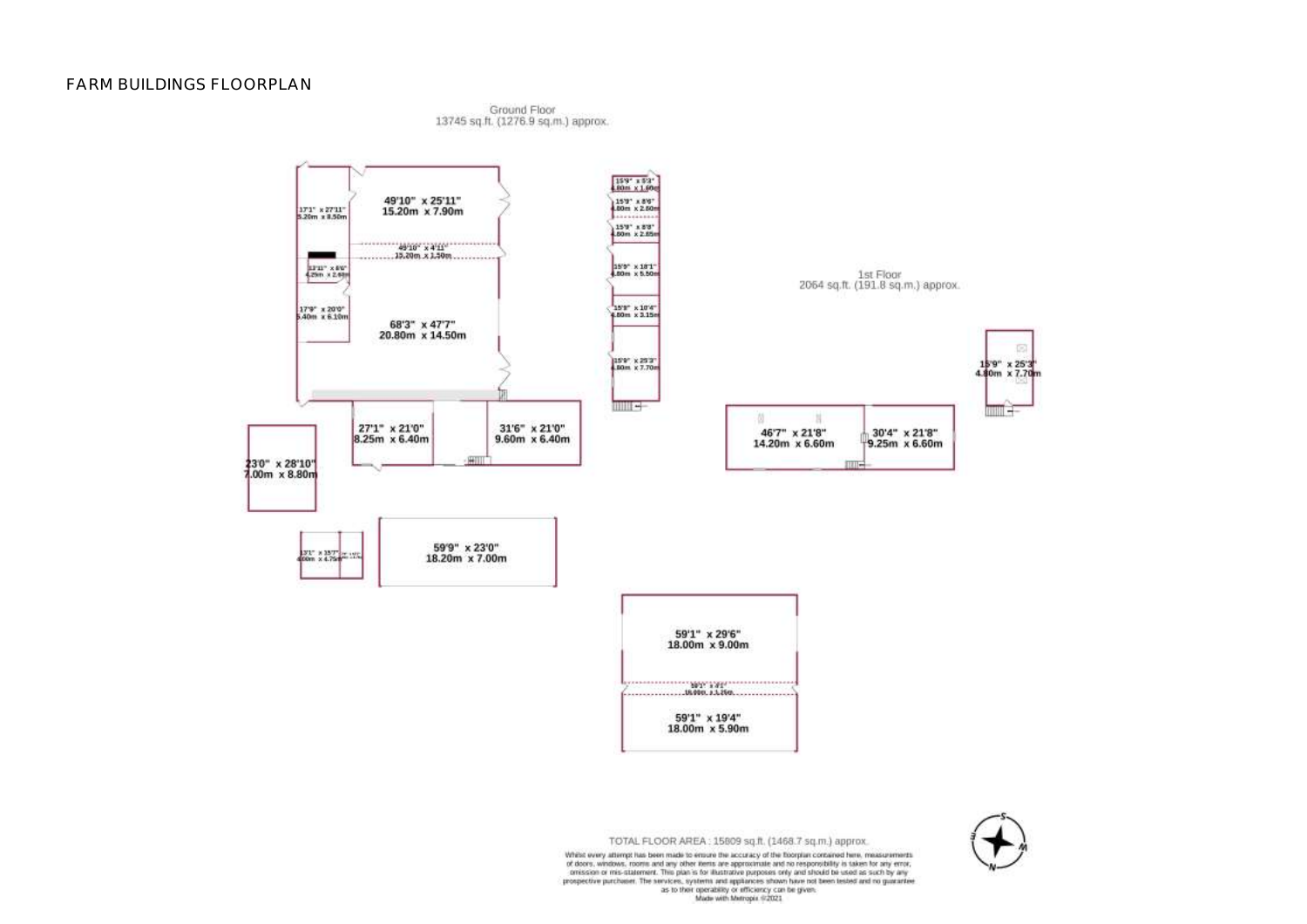# GENERAL REMARKS & STIPULATIONS

## SITUATION

Marsh Farm is situated in South Shropshire accessed via a private stone drive leading from the unclassified council-maintained road.

## MAP REFERENCE

SO 579869 (1:50,000)

## **DIRECTIONS**

From Craven Arms follow the B4368 to Diddlebury. Take the right turn through the village and follow the lane for approximately 5 miles to the hamlet of Tugford. In the hamlet fork right for Abdon (approximately) 1.5 miles. Take the left turn towards Ditton Priors. Marsh Farm is approximately 1 mile on the right-hand side.

## TENURE

We are informed that the property is freehold with vacant possession gained upon completion.

## OUTGOINGS

Council Tax is payable to Shropshire Council. Council Tax Band E for Marsh Farm Farmhouse.

## INGOING

Only fixtures and fittings mentioned in these particulars are included in the sale of the freehold. There will be no ingoing valuation.

## BASIC PAYMENT ENTITLEMENTS

No Basic Payment entitlements will transfer with the sale of this property. However, they will be available by separate negotiation. The land lies in the SDA region of England.

## COUNTRYSIDE STEWARDSHIP

We have been informed that some of the land is included within a Countryside Stewardship Scheme, which runs to 31st December 2024. The agreement will be transferred to the purchaser on completion; however, the vendor will retain the annual revenue payment for 2021.

There is a large array of capital items such as hedgerow restoration, fencing and replacement gates that are included within the Countryside Stewardship, which can be carried out, if desired, up to the end of 2022.

A copy of the Countryside Stewardship Agreement can be viewed in the Craven Arms office.

## **SERVICES**

Mains Electricity and Water. Private Septic Tank Drainage. The farm buildings have three separate consumer units and smart meters. The land is served by mains water troughs, natural water supplies and a shared well supply.

## SPORTING RIGHTS

We have been informed that the sporting rights will pass with the sale of the property (where held by the vendor).

## MINERAL RIGHTS

We have been informed that the minerals rights will pass with the sale of the property (where held by the vendor).

## TIMBER

All growing timber is included in the sale.

## BOUNDARIES

The purchaser shall be deemed to have full knowledge of the boundaries, and neither the vendors nor the vendors' agents will be responsible for defining the boundaries of ownership thereof.

## FIXTURES AND FITTINGS

Those items mentioned in the sale particulars are included in the freehold sale. All other fixtures and fittings and furnishings are expressly excluded.

## EASEMENTS, WAYLEAVES & RIGHTS OF WAY

The property is offered subject to and with the benefit of any rights of way, both public and private, all wayleaves, easements and other rights, whether or not specifically referred to. Public footpaths traverses part of the property.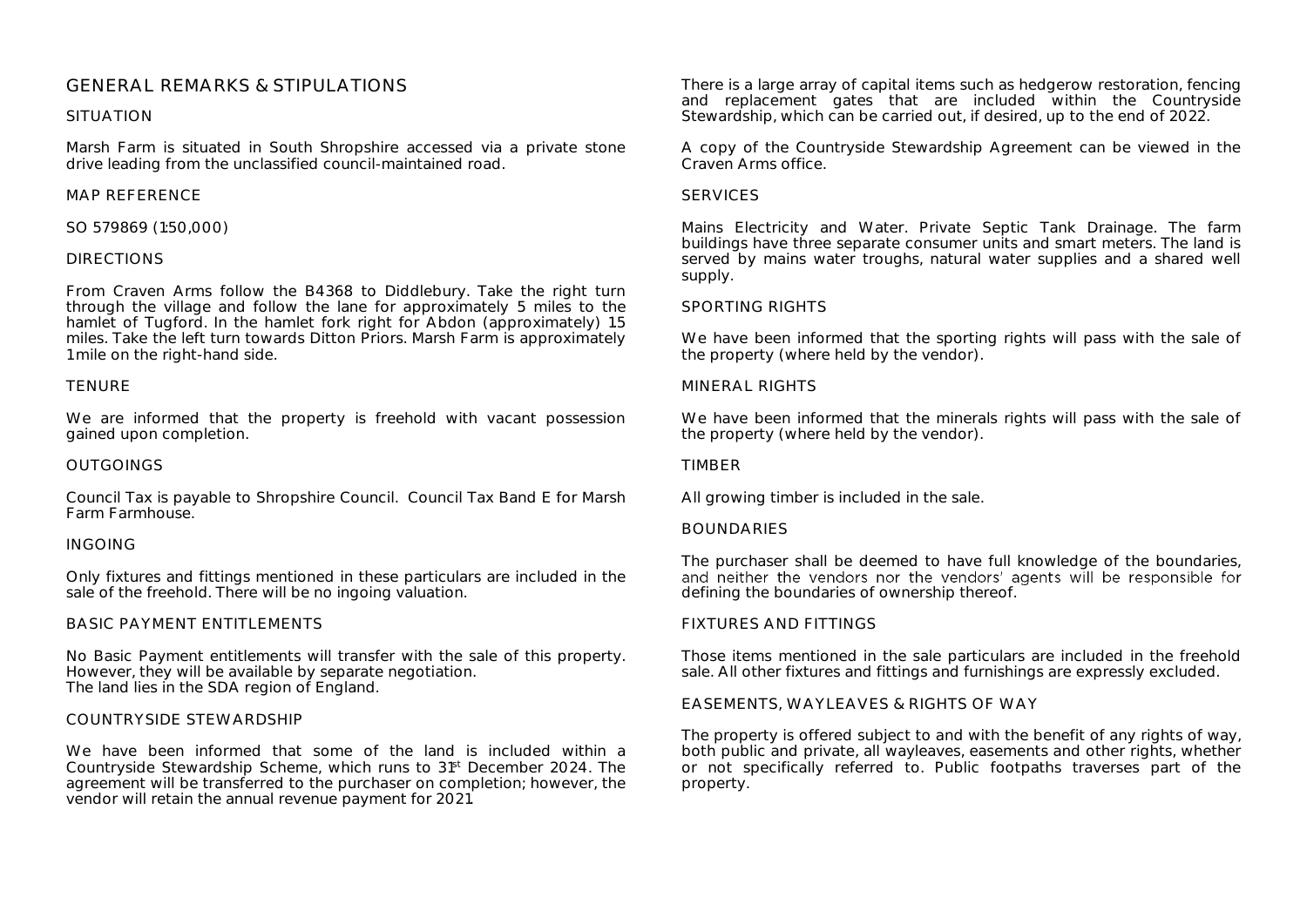#### TOWN AND COUNTRY PLANNING

The property is offered subject to any development plans, tree preservation orders, ancient orders, public rights of way, town planning schedules, or resolutions, which may be or may come into force. The purchaser(s) will be deemed to have full knowledge of these and have satisfied themselves as to the effects such matters have on the property.

#### PLANS, AREAS & SCHEDULES

These are based on Rural Land Register and are for reference only. They have been checked and compiled by the vendor's agents and the purchaser(s) shall be deemed to have satisfied themselves as to the description of the farm. Any error or mis-statement shall not annul a sale or entitle any party to compensation in respect thereof. The plan is for the purposes of identification only.

#### **AUTHORITIES**

Shropshire Council, Shirehall, Abbey Foregate, Shrewsbury, Shropshire, SY2 6ND Tel: 0345 6789002

#### ENVIRONMENTAL ISSUES

A detailed inspection and assessment of the materials that may contain asbestos has not been carried out by the selling agents. Although a general reference to this material may have been made, we cannot confirm whether any of the buildings are constructed of other asbestos based materials, which may be visible, inaccessible of concealed.

Prospective purchasers are advised to obtain their own specialist reports in relation to this matter and other environmental issues. Asbestos is considered to be a hazardous material and should only be removed and disposed of by an approved contractor. Full details or regulations regarding asbestos and asbestos based products can be obtained from the environmental health department of the local authority.

## METHOD OF SALE

The property is offered for sale by Informal Tender, as a whole, or in Three Lots (subject to conditions and prior sale). Tender Forms available from the Craven Arms office.

Written offers to be received at McCartneys Craven Arms Office by 12 noon on FRIDAY 16<sup>TH</sup> JULY 2021 in a sealed envelope marked "MARSH **FARM"** 

## GUIDE PRICE

£1,250,000 - £1,500,000 for the whole.

## **VIEWING**

Strictly by appointment only through the sole selling agents. The agents advise all prospective purchasers when viewing the property to take due care.

#### NOTICE

All measurements and distances are approximate. The electrical, drainage, water and heating installations have not been tested by the Agents. The normal enquiries carried out by a purchaser's Solicitor and the type of inspection undertaken by a purchaser's Surveyor have not been carried out by the Selling Agents for the purpose of preparation of these particulars. Messrs. McCartneys LLP for themselves and for the vendors or lessors of this property whose agents they are, give notice that:

The particulars are produced in good faith, are set out as a general guide only and do not constitute any part of a contract; no person in the employment of McCartneys LLP has any authority to make or give any representation or warranty whatever in relation to this property. The vendors solicitors will confirm all aces and legal issues regarding the property.

## IMPORTANT NOTICE

Consumer Protection from Unfair Trading Regulations 2008 and the Business Protection from Misleading Marketing Regulations 2008.

McCartneys, for themselves and for the vendor of this property and any joint agents give notice that;

- 1. These particulars are intended for guidance only. They are prepared and issued in good faith and are intended to give a fair description but do not constitute part of an offer or contract. Any information should not be relied on as statement or representation of fact or that the property or its services are in good condition.
- 2. McCartneys have not made any investigations into the existence or otherwise of any issues concerning pollution and potential land, air and water contamination, the purchaser is responsible for making his/her own enquiries in this regard.
- 3. Neither McCartneys nor any of their employees have authority to make or give any representation or warranty whatsoever in relation to the property. The images show only certain parts and aspects of the property at the time they were taken/created. Any areas, measurements or distances given are approximate only. Any plans are for identification purposes only.
- 4. Any reference to alterations to, or use of, any part of the property is not a statement that any necessary planning, building regulations or other consents have been obtained. An intending purchaser must verify these matters. Potential purchaser(s) should not rely upon the use stated in these particulars and should check their proposed use with the relevant planning authority to ensure it is permitted.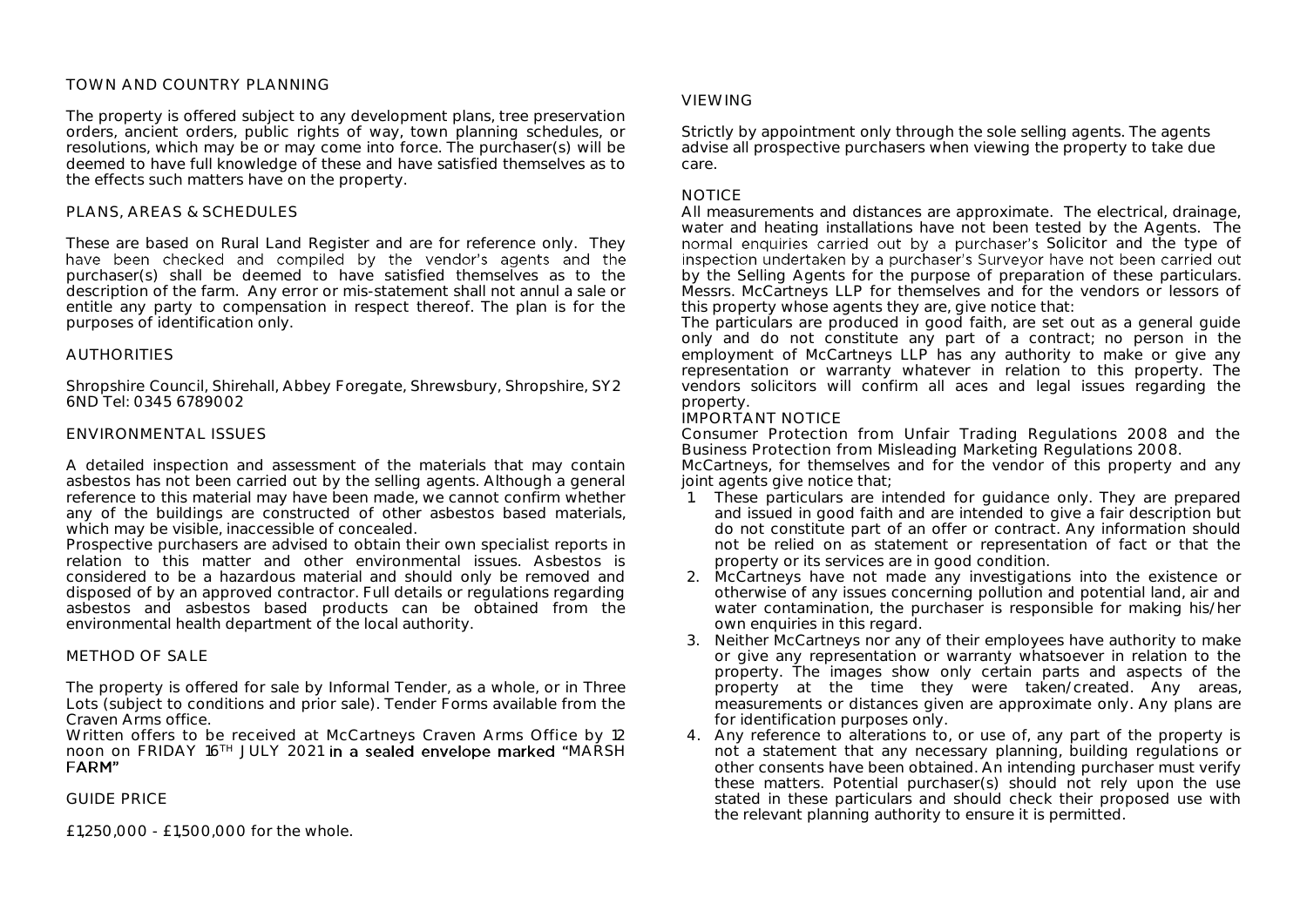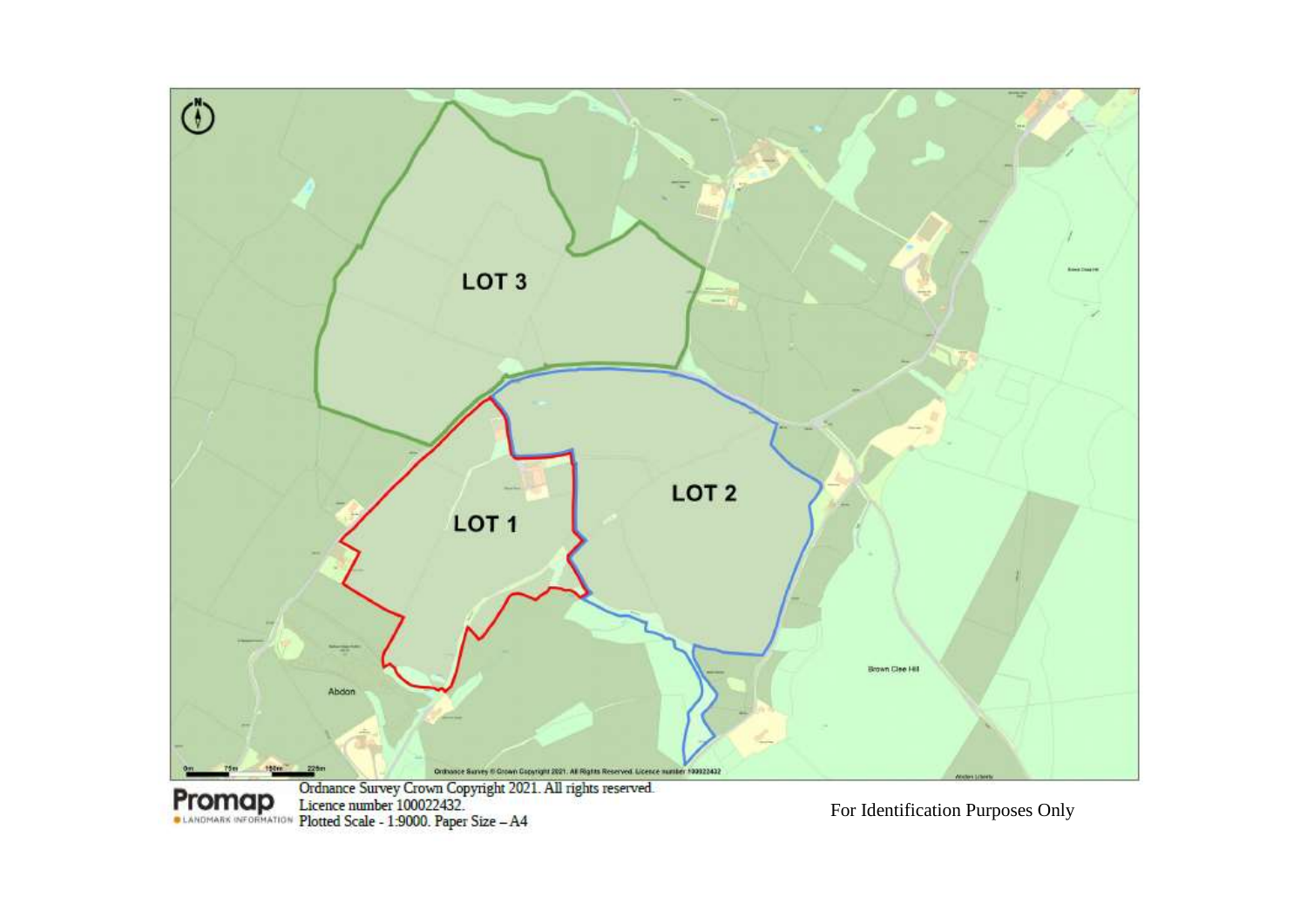

**CLANDMARK INFORMATION Plotted Scale - 1:50000. Paper Size - A4**